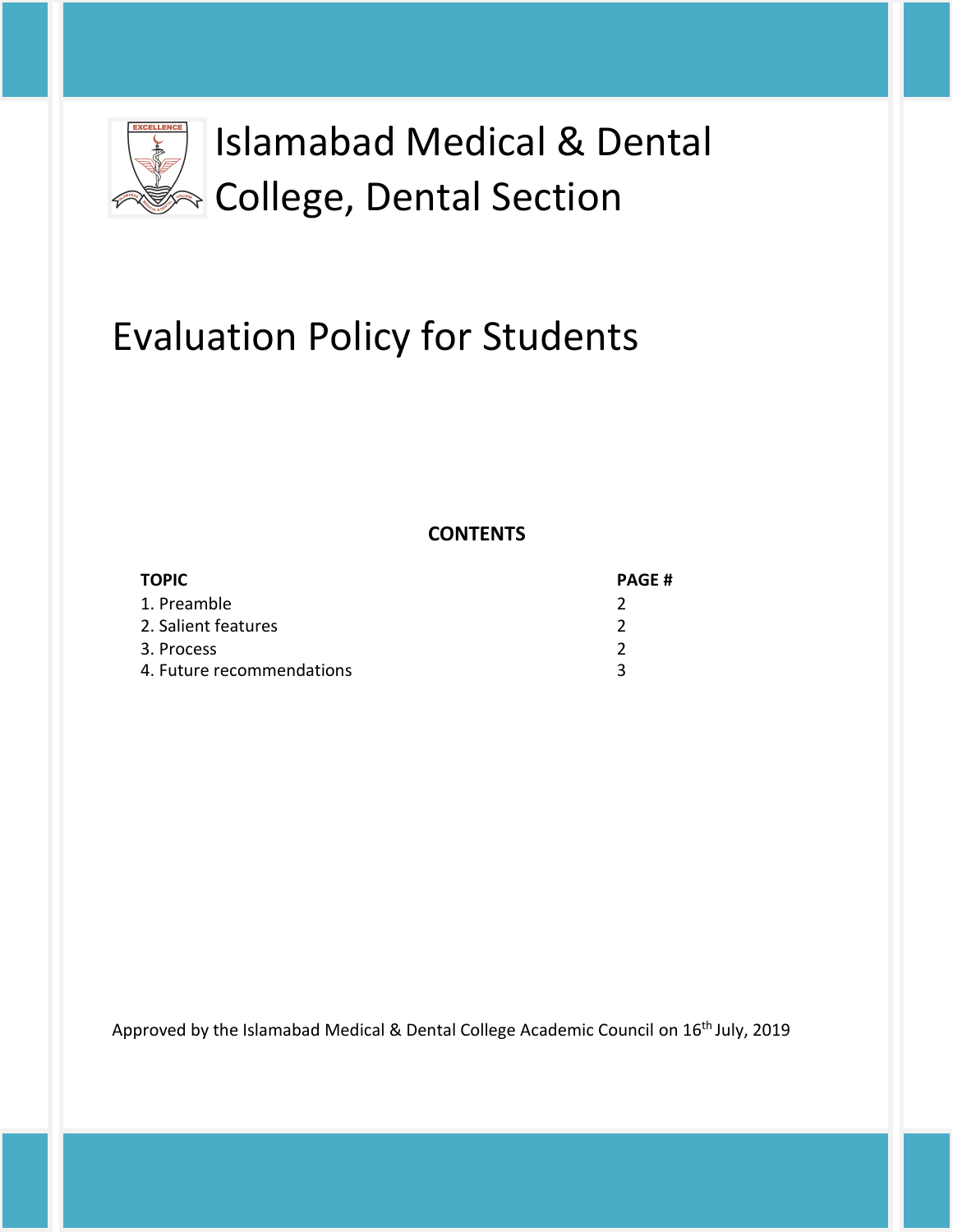**This policy is applicable to allthe students of the BDS program of Islamabad Medical & Dental College.**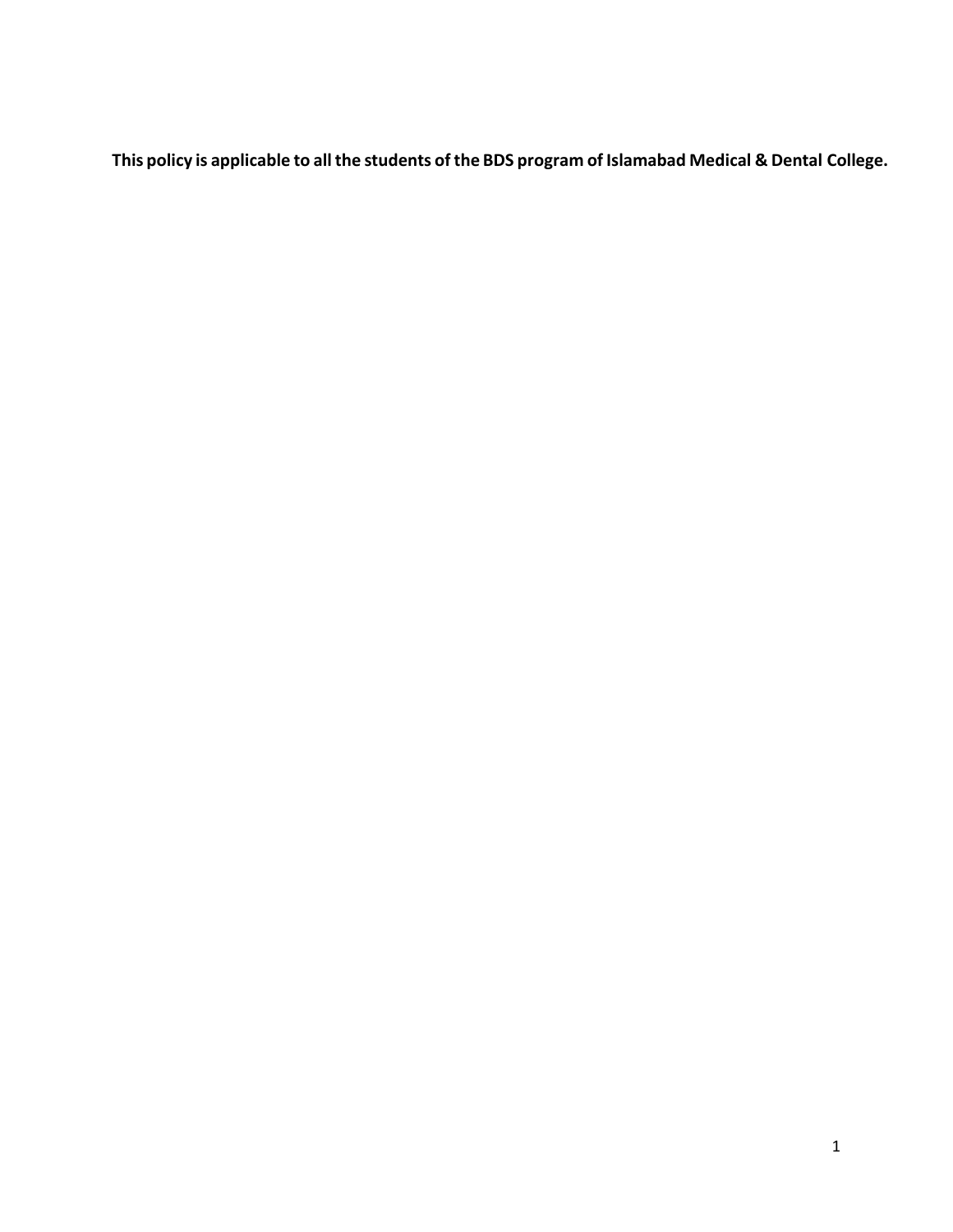# **1. Preamble:**

Continuous evaluation of teaching and learning activities in a curriculum is an important aspect of quality assurance in medical education. Evaluation is linked to curricular development and reforms. It is utilized to bring about improvement in current practices and adoption of new ones to hone teaching-learning and assessment in an institute.

## **2. Salient Features:**

- 1. Evaluation of all modules/terms is mandatory
- 2. It is done electronically for the modular system in first and second year, in response to a prescribed questionnaire, through LMS (Learning Management System) till a new interface is created specifically for this purpose.
- 3. The same system will be extended to the third and final year BDS for terms.
- 4. Students evaluate the modular/term activities as well as the faculty which was part of the delivery team of that particular module/term.
- 5. Two types of data are collected through evaluation:
	- a. Quantitative data; in the form of ratings on a scale.
	- b. Qualitative data; in the form of constructive comments
- 6. Every module/term will be evaluated once, at the end of module/term

#### **3. Process:**

#### **3.1 Current:**

- 1. Students are given access to evaluation portal/ LMS via email and text message through Department of students' affairs, on the day of End of Module Examination.
- 2. They are given three days to complete the evaluation after which their access is denied.
- 3. This evaluation is screened by the Department of Medical Education.
- 4. Module coordinators give their feedback in the form of reflections (guideline provided by DME) at the end of their module and submit it through email to Department of Medical Education.
- 5. For modular system a summary report is generated by the module coordinator and shared with the, Principal.
- 6. For term system an annual feedback is received from the students in questionnaire form

## **3.2 Utilization of data obtained:**

- 1. Data is used for resolving issues identified by students and faculty in curriculum.
- 2. Faculty evaluation can be used by promotion board if required.